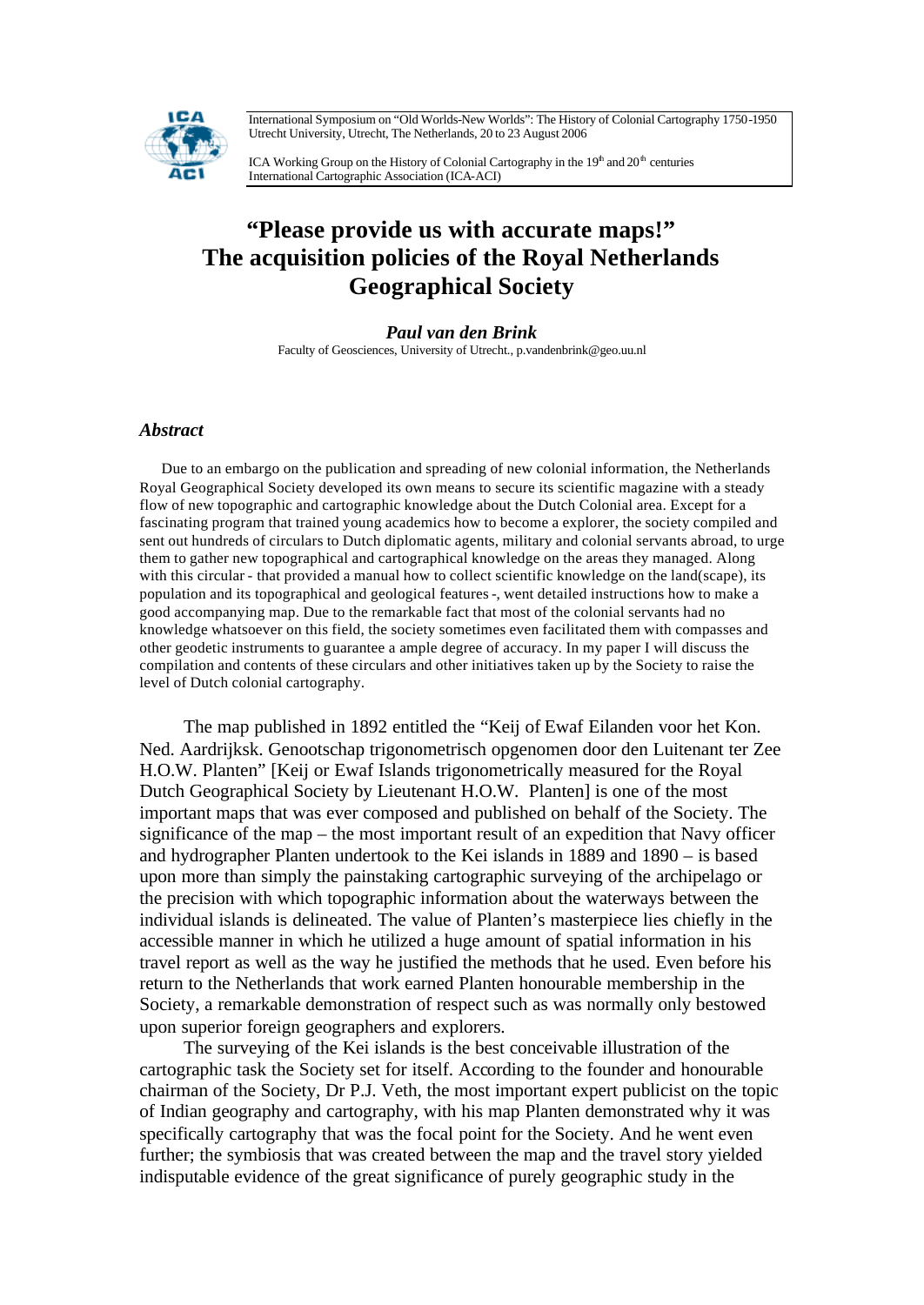opening up and visualization of the Dutch colonial empire. This involved the collection of detailed geographic descriptions and their critical processing in both overview and detail maps.

Such purely geographic investigation was the core of all the cartographic activities that the KNAG carried out, both during expedition studies and during activities within the contours of the Dutch landscape. What was concerned was a collection of detailed geographic descriptions and the critical processing of these data in overview and detail maps. In its efforts to fulfil the goal it had set for itself, making its own contribution to the geographic and cartographic delineation of the Netherlands and its colonial possessions, the Society assigned itself a Herculean task. When it came to the Netherlands, after all, one could always make use of various topographic and hydrographic map series on various scales that covered its entire land mass, the result of a cartographic tradition that went back many centuries. But this was certainly not the case in the Dutch East and West Indies; there the topographic surveying of land and water had barely begun. In a cartographic sense Surinam and the Dutch Antilles were still virgin territory, and the same applied to a great extent to the Dutch islands in Asia.

It is true that during the first half of the 19th century numerous measurements were taken and cartographic data collected as a consequence of the many wars in the Archipelago at that time and the many military expeditions, and various reconnaissance and exploratory journeys had also contributed to the accumulation of geographic knowledge. But the main problem was that there was little or no connection between all these varied bits of information. So everything remained more or less at outline level and most incomplete. A change appeared in sight for that situation when in 1861 under the leadership of Professor J.A.C. Oudemans a triangular network began to be outlined on Java. From that time on the systematic cartographic delineation of the area could commence in earnest. But despite a promising start, slowly but surely this work fell prey to a course of development that is all too familiar in the history of Dutch cartography. Due to financial red tape and a plethora of bureaucratic chaos, the consequence of constant reorganisation of the executing organisations, the progress of work was tremendously delayed and after a while simply came to a standstill.

So at the moment, around 1877, when the Society set foot in the Dutch East Indies as a research and expedition target, the overall cartographic picture was quite a diffuse one. Thus far reliable maps had been made only of Java, with triangulation and cartographic depiction having come no further than that. Current maps of the other islands of the Archipelago were few and far between, and then only in the form of outline maps, without the existence of any coherent and connected body of work. Indeed, all in all the large map of the Dutch East Indies displayed quite a few blank spots. The shape of Java, the rational administrative area, was indeed familiar, but the further one travelled toward the east the less clarity one encountered. For many islands, above all for New Guinea, even the course of the coastline was still largely uncharted. The hydrographic surveying of the Indian waterways still left much to be desired at that time as well; due to the diversity of the terrain, a very small-scale fleet and a great variety of administrative limitations the normal surveying of waterways, coastlines, bays and harbours had barely made any progress.

The Geographic Society was rather despairing of the situation, one which in its opinion was mainly attributable to a chronic shortage of action on the part of the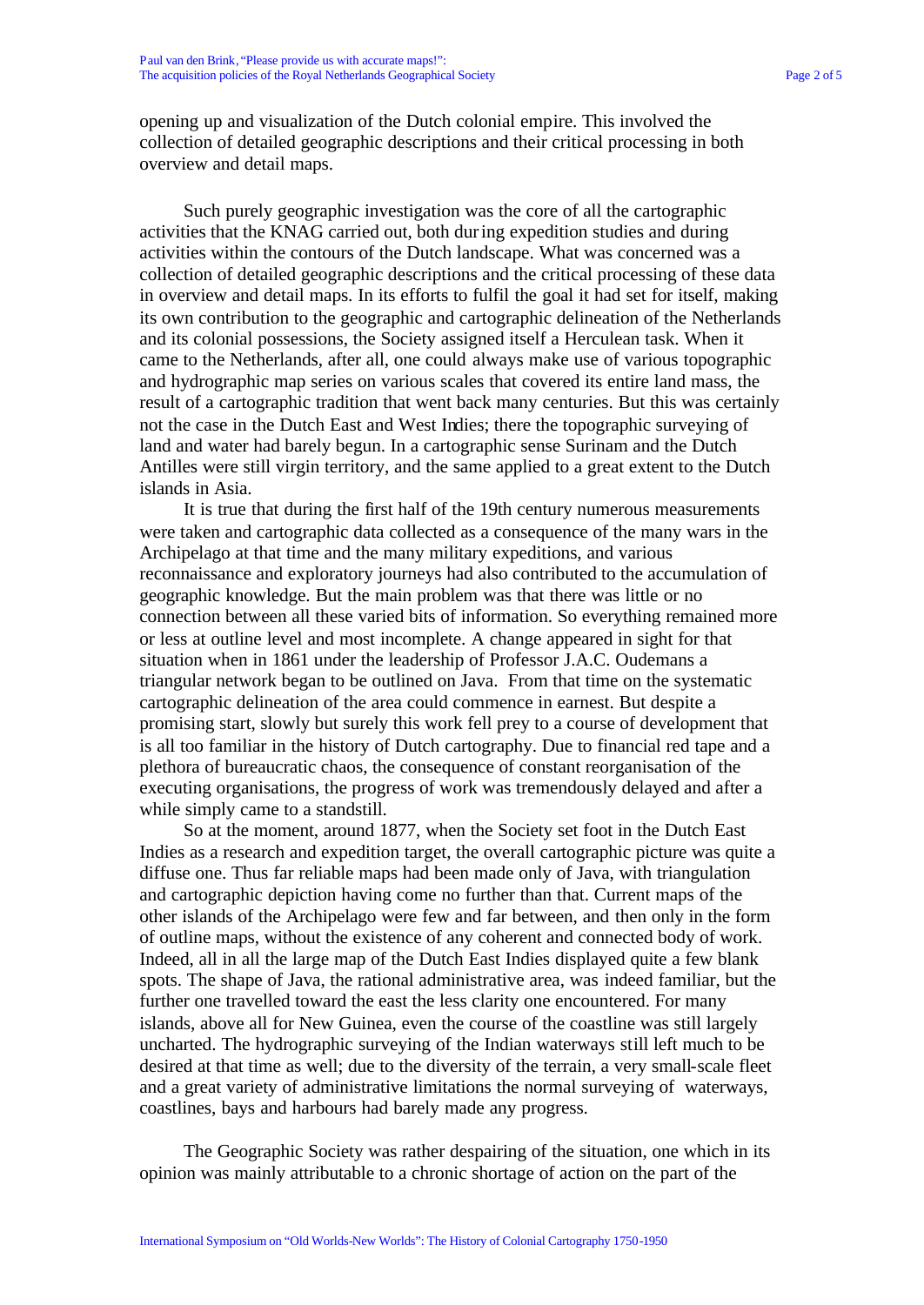Dutch government. Add to this the fact that that same government was quite apprehensive about the publication of maps as well as the reports and charts being collected by military and government officials in the field. Such information was only released in dribs and drabs, with most of it being made public via the magazine of the India-based Bataviaasch Genootschap van Wetenschappen (Batavian Society of Science) and the German geographic publication Petermann's Mittheilungen.

And so the Society, including on its own behalf, left no stone unturned when it came to challenging the cartographic policy of the Dutch government in the broadest possible sense. In petitions, open letters and solicited and unsolicited advice the government was asked to take a much more active position when it came to correcting the cartographic lost ground and thus no longer ignoring the need for scientific expeditions. Similar urgency was assigned a campaign to correct the greatest hindrances to the publication and distribution of cartographic and research material, and the government was asked to thus contribute constructively to the very important need for a transfer of knowledge. Necessary knowledge, for the world of science, for the Dutch commercial and industrial realm, and above all for the people of the Netherlands who had thus far been only meagrely informed when it came to the geography and cartography of the Dutch colonial empire.

During such pleas the role of the Society itself in this process never failed to be stressed. Above all the Society wished to be a forum for the exchange of maps and associated topographic descriptions as well as for the scientific evaluation of these, preferably within an international geographic context. To facilitate the transfer of knowledge series of readings were organised, along with lectures and public discussions that gave domestic and foreign researchers, officials and military personnel the opportunity to present the results of their own geographic and cartographic investigations to a broad public. A number of general texts were used for the publication of a guide for geographic research as well as an – alas never completed – handbook for explorers that had aimed to be a Dutch counterpart to two popular English guides: "The Admiralty Manual" and the popular "Hints for travellers" that was published by the Royal Geographical Society in London.

The remaining texts were published, often accompanied by maps, in the "Tijdschrift van het Aardrijkskundige Genootschap" (Geographic Society magazine). Where it appeared that maps were lacking in instances that the editors felt were necessary, these were prepared by the small cartographic staff that worked for the magazine. Incidentally all the other maps, too, that were published in the magazine, were first checked in terms of form and content. Where unclear points were encountered, for example because they were not explained in the accompanying text, these were also corrected.

That despite all the obstacles to the collection of information so much original map material was nonetheless published in the magazine was the direct result of a policy of active acquisition among Dutch diplomats and colonial officials. "Please provide us with accurate maps and topographical descriptions!" was the core of the message of the circulars that were distributed starting in 1875 among Dutch diplomats, colonial administrative officials and military personnel. Above all maps and texts were needed so as to collect the ingredients for a much more complete map of the Dutch colonial possessions, but an upgrade in the quality of the magazine itself was the actual impetus. According to the Society there was massive response to the questionnaire, though only a small part of these stories and maps were then actually published in the magazine. According to an editor of the magazine these stories were in general 'incredibly boring and unenjoyable', but they did indeed contain a valuable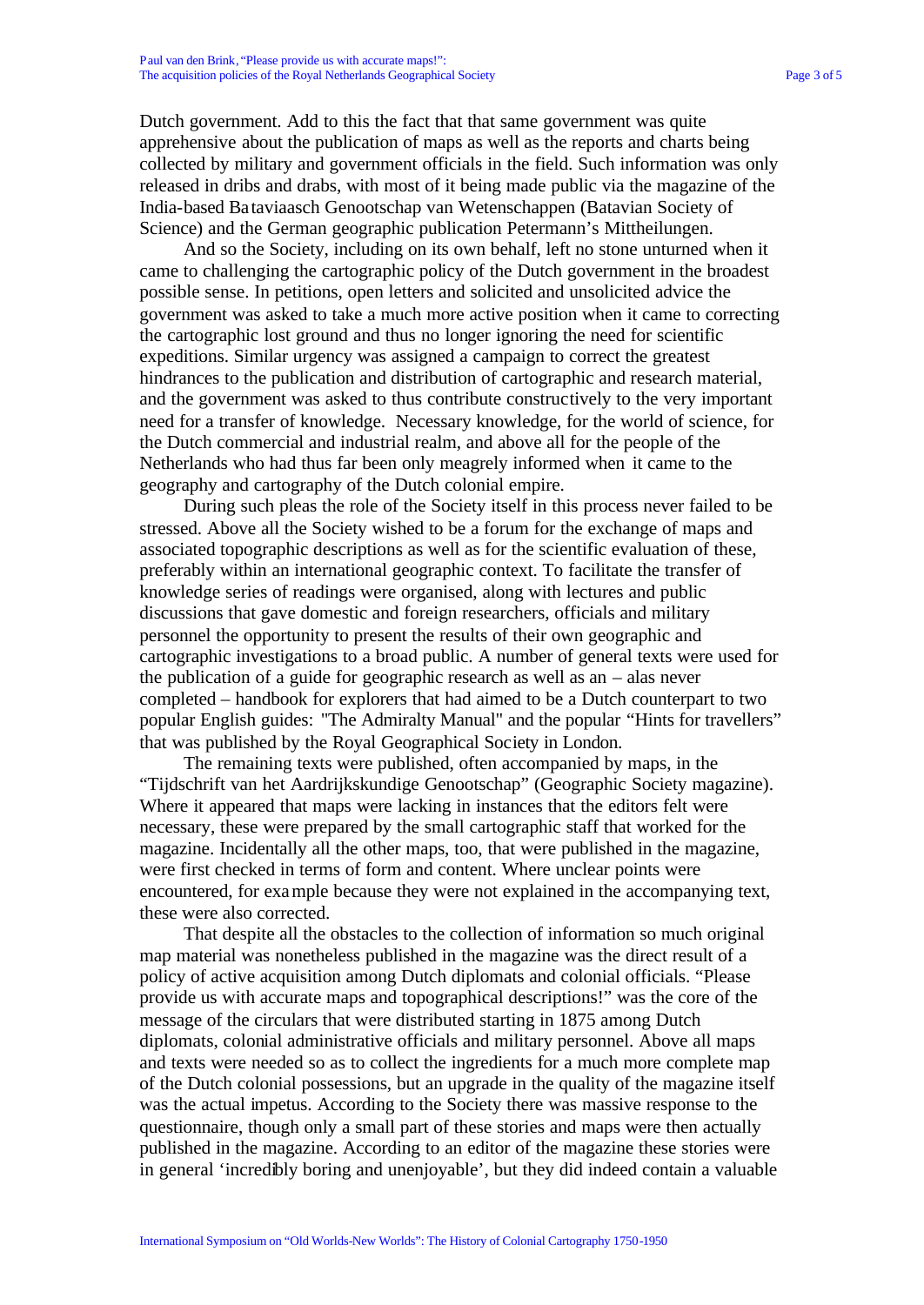supply of information for everyone interested in the topic. Many other articles were considered unsuitable for publication because they contained 'old news', were too fragmentary or indeed too factual, or else because the reports in question were without clear-cut issues. In addition the maps that came with the articles were often too sketchy or were drawn without geometrical foundations. This had to do above all with the fact that in the education of Dutch colonial administrative officials there was simply no attention up to the early  $20<sup>th</sup>$  century for the principles of cartography and geodetics.

Because the Society felt that the maps and the associated descriptions could only be of general use if they were brought together and analysed in a more or less uniform manner, later versions of this questionnaire were always accompanied by some practical instructions: simple rules for making a reliable outline map and a guideline with concrete instructions concerning the topics that must in any case be contained in a geographic research report. According to such instructions in May 1881, a geographic study must contain a description of the area in a general geographical sense, the climate, the people and a description of the animal and plant world. These general points must be prefaced by a few paragraphs focusing on the cartographic and topographic foundation of the geographic description: what could one say about the precise location of the area, the borders, the layout and the political organisation. In a subsequent point contributors are asked to summarise all the maps that exist of the area in question, to critically assess these one by one, and where possible to improve them. Should no map at all exist of an area, or only a map of the coastline, then a more or less accurate map should be composed. In addition there was a request for photos or geometrically reliable panoramic drawings that painted a clear picture of the character and dimensions of the landscape. People were also asked to provide lists of terms in local dialects, including geographic names and species names of plants and animals and data on the climate, the sections of the population, as well as brief descriptions of the animal and plant world, all of these being areas that were viewed in the 19th and the first half of the 20th century as part of the realm of study of geography.

But the most important way in which to give form to its own cartographic agenda was of course to organise its own programme of expeditions: between 1875 and 1958 the Society equipped more than thirty such expeditions to the North Pole, Africa, North America and the foothills of the Himalayas, but above all to the Dutch colonial territories. It must above all be stressed that these expeditions never focused on merely obtaining maps. Maps, whether overviews or detailed, were not a goal unto themselves; they always had to be the illustrative result of a detailed geographic description of the area in which travel and investigation took place.

How much significance was given to the central assignment was made clear in the procedures that were followed during the recruitment of expedition personnel and in the instructions in which the goal of the journey and the collective and individual tasks of the participants were detailed. But above all this was demonstrated by the programmes of courses that the expedition members had to take before their departure. The nature and scope of these training programmes varied according to the goal of each expedition, the specific task or the envisaged duration of the field work, but a number of topics came up in each case: general orientation concerning the objectives of the expedition. Practice with geodetic, meteorological and anthropologic instruments and other tools that are used in the collection of geologic and geodetic collections. And, finally, thorough cartographic instructions. What mattered here was